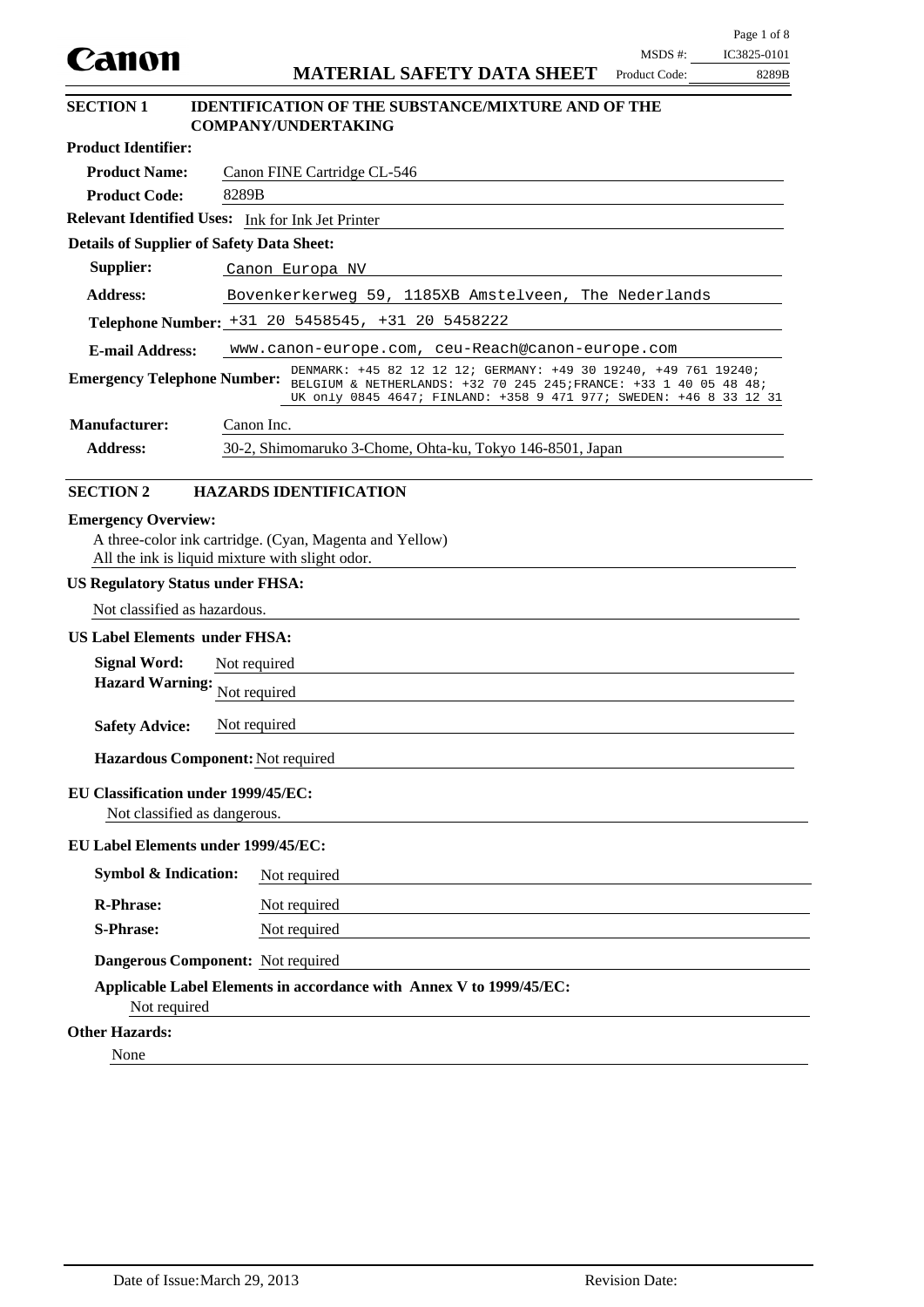

# **MATERIAL SAFETY DATA SHEET**

Page 2 of 8 MSDS #: IC3825-0101

Product Code:

# 8289B

# **SECTION 3 COMPOSITION/INFORMATION ON INGREDIENTS**

| <b>Chemical Name/</b><br><b>Generic Name</b>                                                                                            | $CAS$ #/<br>EC#                    | Concentration/<br>Concentration<br>Range $(\% )$ | EU Classification according to<br>67/548/EEC<br>Symbol/<br><b>Indication of Danger</b> | $R$ -Phrase <sup>*1</sup> | <b>EU Classification according to</b><br>(EC) No 1272/2008<br><b>Hazard Class/</b><br><b>Category Code</b> | Hazard<br>Statement $\mathbf{\hat{*}}^{1}$ | Note to<br>Other<br>Hazards <sup>*2</sup> |
|-----------------------------------------------------------------------------------------------------------------------------------------|------------------------------------|--------------------------------------------------|----------------------------------------------------------------------------------------|---------------------------|------------------------------------------------------------------------------------------------------------|--------------------------------------------|-------------------------------------------|
| Glycerin                                                                                                                                | $56 - 81 - 5/$<br>200-289-5        | $5 - 10$                                         | None                                                                                   | None                      | None                                                                                                       | None                                       | (1)                                       |
| Ethylene urea                                                                                                                           | $120 - 93 - 4/$<br>204-436-4       | $1 - 5$                                          | Xi / Irritant                                                                          | R <sub>36</sub>           | Eye Irrit. 2                                                                                               | H319                                       |                                           |
| Poly(oxy-1,2-ethanediyl), .<br>alpha.,.alpha.'-[1,4-dimethyl<br>-1,4-bis(2-methylpropyl)-2-<br>butyne-1,4-diyl]bis[.omega.-<br>hydroxy- | $9014 - 85 - 1/$<br>Not applicable | $0.1 - 5$                                        | Xi / Irritant                                                                          | R41                       | Eye Dam. 1                                                                                                 | H318                                       |                                           |
| Glycol                                                                                                                                  | Confidential                       | $1 - 10$                                         | None                                                                                   | None                      | None                                                                                                       | None                                       |                                           |
| Substituted<br>phthalocyanine<br>(Contained in cyan ink)                                                                                | Confidential                       | $1 - 5$                                          | None                                                                                   | None                      | None                                                                                                       | None                                       |                                           |
| Water                                                                                                                                   | 7732-18-5 /<br>231-791-2           | $60 - 80$                                        | None                                                                                   | None                      | None                                                                                                       | None                                       |                                           |
|                                                                                                                                         |                                    |                                                  |                                                                                        |                           |                                                                                                            |                                            |                                           |
|                                                                                                                                         |                                    |                                                  |                                                                                        |                           |                                                                                                            |                                            |                                           |
|                                                                                                                                         |                                    |                                                  |                                                                                        |                           |                                                                                                            |                                            |                                           |
|                                                                                                                                         |                                    |                                                  |                                                                                        |                           |                                                                                                            |                                            |                                           |

\*1 Full texts of R-phrase(s) and Hazard statement(s) are listed in SECTION 16

 $*2$  The following substance(s) is (are) marked with (1), (2) and/or (3)

(1) Substance for which Occupational Exposure Limit(s) is (are) established (See SECTION 8)

(2) PBT substance or vPvB substance under Regulation (EC) No 1907/2006

(3) Substance listed in Candidate List of SVHC for Authorisation under Regulation (EC) No 1907/2006

#### **Carcinogen(s):**

No component of this ink is listed as a human carcinogen or a potential carcinogen in IARC Monographs, NTP, OSHA regulations or Part 3 of Annex VI to Regulation (EC) No 1272/2008.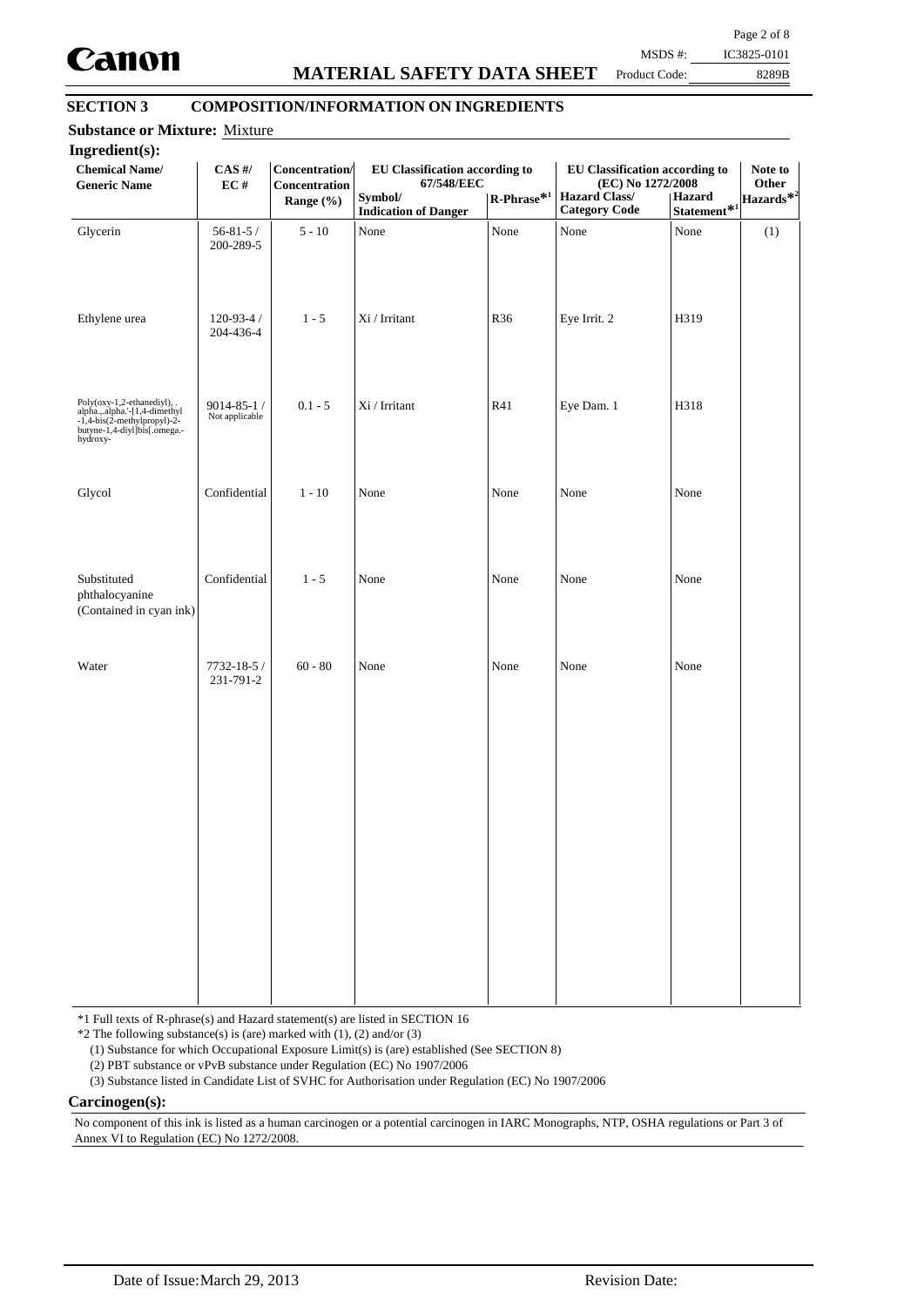

| www.                                             | <b>MATERIAL SAFETY DATA SHEET</b>                                                                    | Product Code: | 8289B |
|--------------------------------------------------|------------------------------------------------------------------------------------------------------|---------------|-------|
| <b>SECTION 4</b>                                 | <b>FIRST AID MEASURES</b>                                                                            |               |       |
| <b>First Aid Measures:</b><br><b>Inhalation:</b> |                                                                                                      |               |       |
|                                                  | If symptoms are experienced, move victim to fresh air and obtain medical advice.                     |               |       |
| <b>Ingestion:</b>                                |                                                                                                      |               |       |
|                                                  | Rinse mouth. Give one or two glasses of water.                                                       |               |       |
|                                                  | If irritation or discomfort occurs, obtain medical advice immediately.                               |               |       |
| Skin:                                            |                                                                                                      |               |       |
|                                                  | Wash with water and soap or mild detergent.                                                          |               |       |
|                                                  | If irritation persists, obtain medical advice.                                                       |               |       |
| Eye:                                             | Immediately flugh with lukewerm, gantly flowing water for 5 minutes or until the chamical is removed |               |       |

Immediately flush with lukewarm, gently flowing water for 5 minutes or until the chemical is removed. If irritation persists, obtain medical advice immediately.

### **Most Important Symptoms and Effects, both Acute and Delayed:**

#### **Inhalation:**

No adverse effects are expected under intended use.

Over exposure to vapor or mist may cause respiratory tract irritation, cough, dizziness, drowsiness, headache and nausea.

#### **Ingestion:**

May cause abdominal pain, diarrhea, dizziness, drowsiness, dullness, headache, nausea and vomiting.

#### **Skin:**

Neither irritation nor sensitization is expected. (See SECTION 11)

#### **Eye:**

Cyan and Yellow: May cause minimal irritation.

Magenta: May cause moderate irritation. (See SECTION 11)

### **Chronic Effects:**

Not identified

### **Indication of Any Immediate Medical Attention and Special Treatment Needed:**

None

## **SECTION 5 FIRE FIGHTING MEASURES**

#### **Extinguishing Media:**

## **Suitable Extinguishing Media:**

 $CO<sub>2</sub>$ , water, foam or dry chemicals

#### **Unsuitable Extinguishing Media:**

None

**Special Hazards:**

None

#### **Hazardous Combustion Products:**

CO, CO<sub>2</sub>, NO<sub>x</sub> and SO<sub>x</sub>

### **Advice for Fire-fighters:**

None

## **SECTION 6 ACCIDENTAL RELEASE MEASURES**

### **Personal Precautions, Protective Equipment and Emergency Procedures:**

Avoid contact with skin, eyes and clothing.

## **Environmental Precautions:**

Do not release to sewer, surface water or ground water.

### **Methods and Material for Containment and Cleaning Up:**

Wipe off with wet cloth or paper.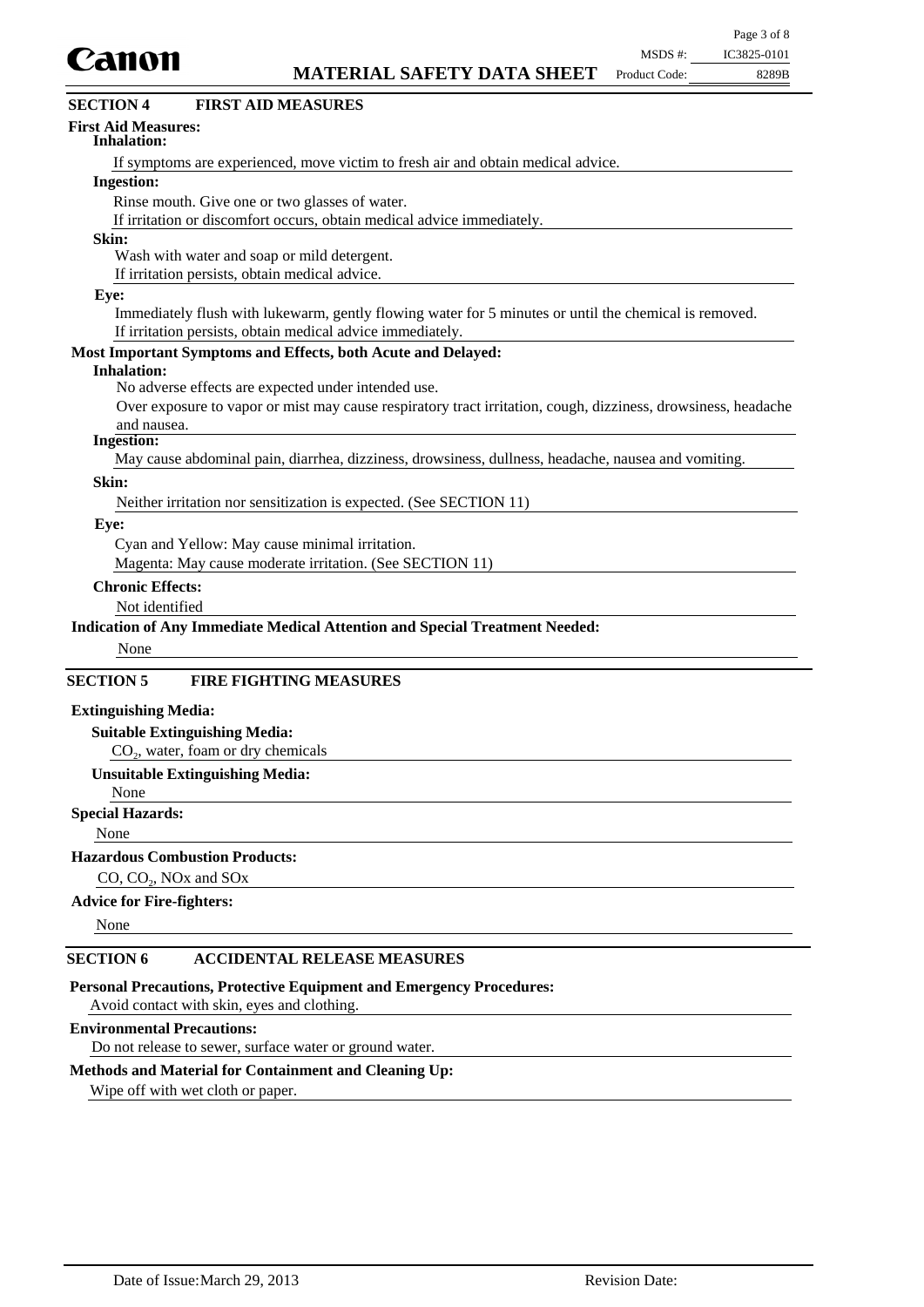|                                       |                                                                      |               | Page 4 of 8 |
|---------------------------------------|----------------------------------------------------------------------|---------------|-------------|
| Canon                                 |                                                                      | MSDS #:       | IC3825-0101 |
|                                       | <b>MATERIAL SAFETY DATA SHEET</b>                                    | Product Code: | 8289B       |
| <b>SECTION 7</b>                      | <b>HANDLING AND STORAGE</b>                                          |               |             |
| <b>Precautions for Safe Handling:</b> |                                                                      |               |             |
| Use with adequate ventilation.        |                                                                      |               |             |
|                                       | Avoid contact with skin, eyes and clothing.                          |               |             |
|                                       | In case of contact, wash out the contaminated area immediately.      |               |             |
|                                       | <b>Conditions for Safe Storage, Including Any Incompatibilities:</b> |               |             |
| Keep in a cool and dry place.         |                                                                      |               |             |
| Protect from sunlight.                |                                                                      |               |             |
|                                       | Keep out of the reach of children.                                   |               |             |
| <b>Specific End Uses:</b>             |                                                                      |               |             |
| Ink for Ink Jet Printer.              |                                                                      |               |             |

For more information, please refer to the instruction of this product.

## **SECTION 8 EXPOSURE CONTROLS / PERSONAL PROTECTION**

| <b>Control Parameters:</b> | <b>USA</b><br><b>OSHA PEL</b>                                                                                  | <b>ACGIH TLV</b>                           | ${\bf EU}$ OEL  |
|----------------------------|----------------------------------------------------------------------------------------------------------------|--------------------------------------------|-----------------|
| Product (Ink)              | Not established                                                                                                | Not established                            | Not established |
| Glycerin                   | Glycerin mist:<br>TWA 15 mg/m <sup>3</sup><br>(Total dust)<br>TWA 5 $\mathrm{mg/m}^3$<br>(Respirable fraction) | Glycerin mist:<br>TWA 10 mg/m <sup>3</sup> | Not established |
|                            |                                                                                                                |                                            |                 |

**Exposure Controls:**

**Engineering Controls:** No special ventilation equipment is needed under intended use of this product. **Individual Protection Measures:**

Eye/Face Protection:  $\Box$  Required  $\boxtimes$  Not Required

 $\Box$  Required  $\boxtimes$  Not Required **Skin Protection:**

**Respiratory Protection:** □ Required ⊠ Not Required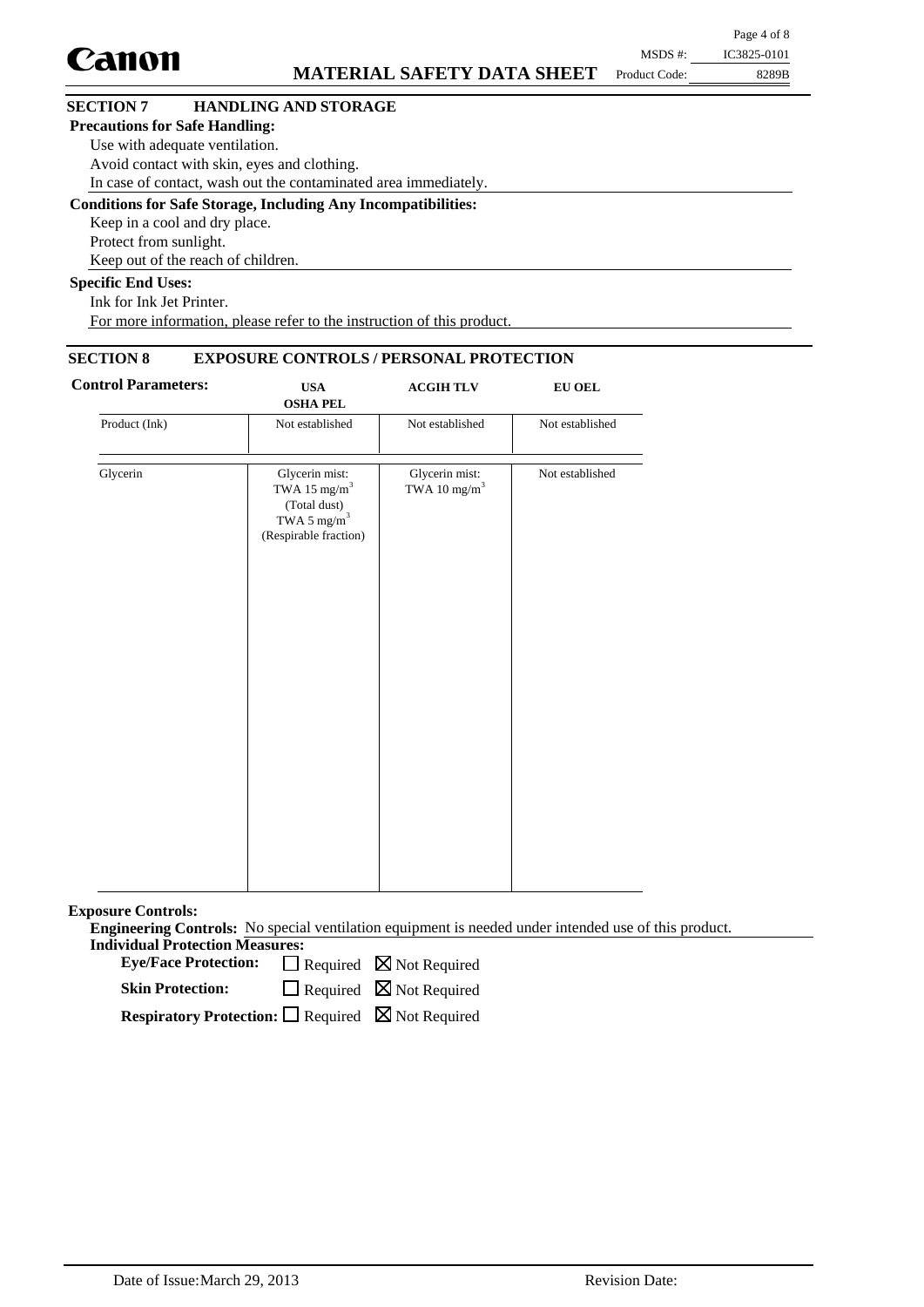Page 5 of 8

Product Code:

8289B MSDS #: IC3825-0101

### **SECTION 9 PHYSICAL AND CHEMICAL PROPERTIES Information on Basic Physical and Chemical Properties:**

| Appearance:                                                    | Cyan, magenta and yellow liquid       |
|----------------------------------------------------------------|---------------------------------------|
| Odor:                                                          | Slight odor                           |
| pH:                                                            | $7 - 9$                               |
| Melting Point/Freezing Point (°C):                             | Not available                         |
| <b>Initial Boiling Point and</b><br><b>Boiling Range (°C):</b> | Not available                         |
| Flash Point(°C):                                               | None (Estimate)                       |
| <b>Evaporation Rate:</b>                                       | Not available                         |
| <b>Flammability:</b>                                           | Neither flammable nor combustible.    |
| <b>Upper/Lower Flammable or</b><br><b>Explosive Limits:</b>    | None (Estimate)                       |
| <b>Vapor Pressure:</b>                                         | Not available                         |
| <b>Vapor Density:</b>                                          | Not available                         |
| <b>Relative Density:</b>                                       | $1.0 - 1.1$                           |
| <b>Water Solubility:</b>                                       | Miscible                              |
| <b>Fat Solubility:</b>                                         | Not available                         |
| Partition Coefficient (n-Octanol/Water): Not available         |                                       |
| Auto-ignition Temperature (°C):                                | None (Estimate)                       |
| Decomposition Temperature(°C):                                 | Not available                         |
| Viscosity (mPa s):                                             | $1 - 5$                               |
| <b>Explosive Properties:</b>                                   | None (Estimate)                       |
| <b>Oxidizing Properties:</b>                                   | None (Estimate)                       |
| <b>Other Information:</b>                                      | Not available                         |
| <b>SECTION 10</b><br>STABILITY AND REACTIVITY                  |                                       |
| <b>Reactivity:</b>                                             | None                                  |
| <b>Chemical Stability:</b>                                     | $\boxtimes$ Stable<br>$\Box$ Unstable |
| <b>Possibility of Hazardous Reactions: None</b>                |                                       |
| <b>Conditions to Avoid:</b>                                    | None                                  |

**Incompatible Materials:** Acids, bases, oxidizing materials and reducing agents Hazardous Decomposition Products: CO, CO<sub>2</sub>, NO<sub>x</sub> and SO<sub>x</sub>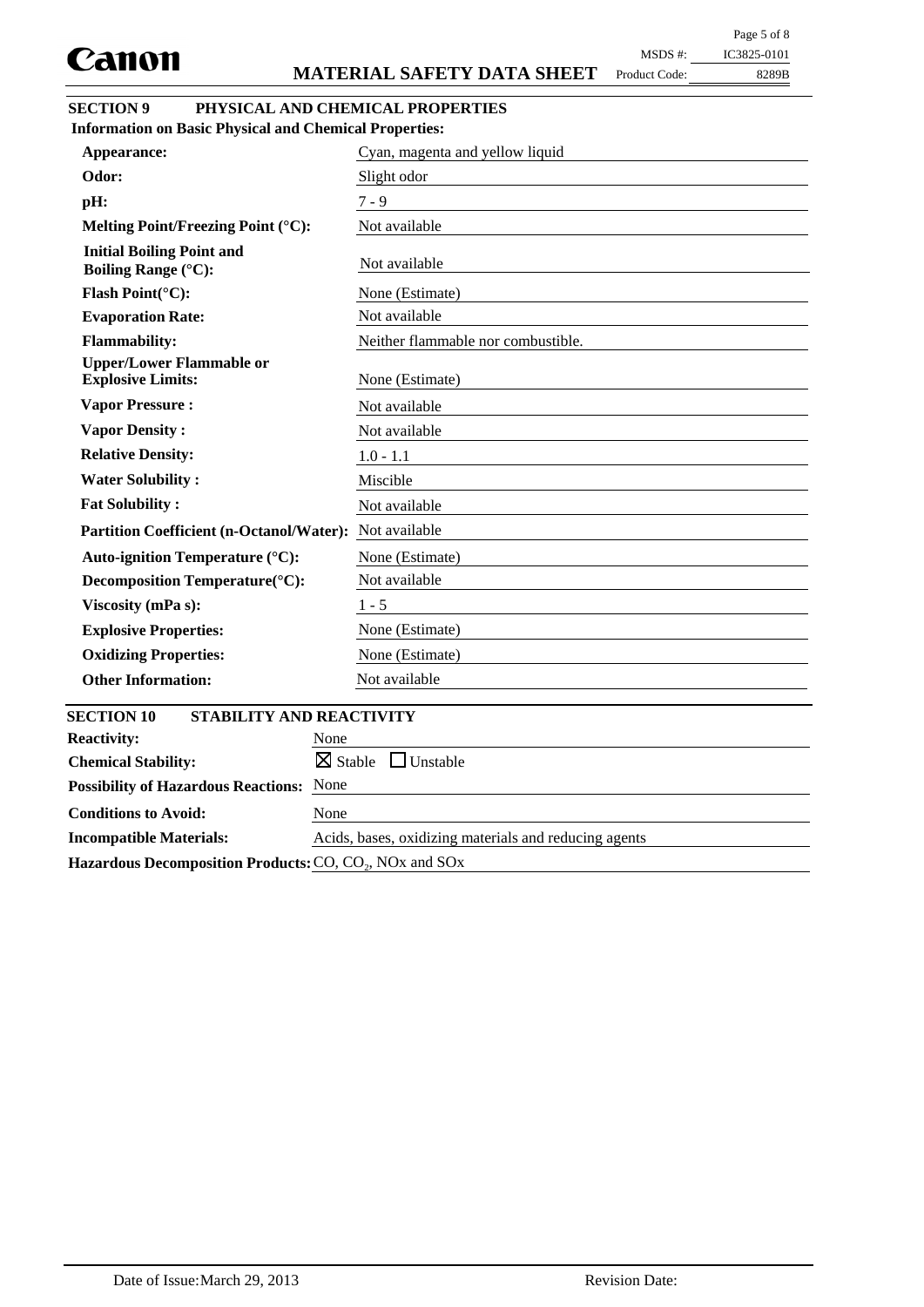

| <b>TOXICOLOGICAL INFORMATION</b><br><b>Information on Toxicological Effects:</b> |                                                                                                                                                      |  |
|----------------------------------------------------------------------------------|------------------------------------------------------------------------------------------------------------------------------------------------------|--|
|                                                                                  |                                                                                                                                                      |  |
|                                                                                  |                                                                                                                                                      |  |
|                                                                                  |                                                                                                                                                      |  |
|                                                                                  |                                                                                                                                                      |  |
|                                                                                  |                                                                                                                                                      |  |
|                                                                                  |                                                                                                                                                      |  |
|                                                                                  |                                                                                                                                                      |  |
| All colors: Non-irritant (rabbit)                                                |                                                                                                                                                      |  |
| OECD Guidelines No. 404 (2002), (EC) No 440/2008 Method B4                       |                                                                                                                                                      |  |
|                                                                                  |                                                                                                                                                      |  |
| Cyan and Yellow: Minimal irritant (rabbit)                                       |                                                                                                                                                      |  |
| Magenta: Moderate irritant (rabbit)                                              |                                                                                                                                                      |  |
| OECD Guidelines No. 405 (2002), (EC) No 440/2008 Method B5                       |                                                                                                                                                      |  |
|                                                                                  |                                                                                                                                                      |  |
|                                                                                  |                                                                                                                                                      |  |
|                                                                                  |                                                                                                                                                      |  |
|                                                                                  |                                                                                                                                                      |  |
|                                                                                  |                                                                                                                                                      |  |
|                                                                                  |                                                                                                                                                      |  |
|                                                                                  |                                                                                                                                                      |  |
|                                                                                  |                                                                                                                                                      |  |
|                                                                                  |                                                                                                                                                      |  |
|                                                                                  |                                                                                                                                                      |  |
|                                                                                  |                                                                                                                                                      |  |
|                                                                                  |                                                                                                                                                      |  |
|                                                                                  |                                                                                                                                                      |  |
|                                                                                  |                                                                                                                                                      |  |
|                                                                                  | All colors: Non-sensitizer (mouse)<br>OECD Guidelines No. 429 (2010), (EC) No 440/2008 Method B42<br>All colors: Negative (S. typhimurium & E. Coli) |  |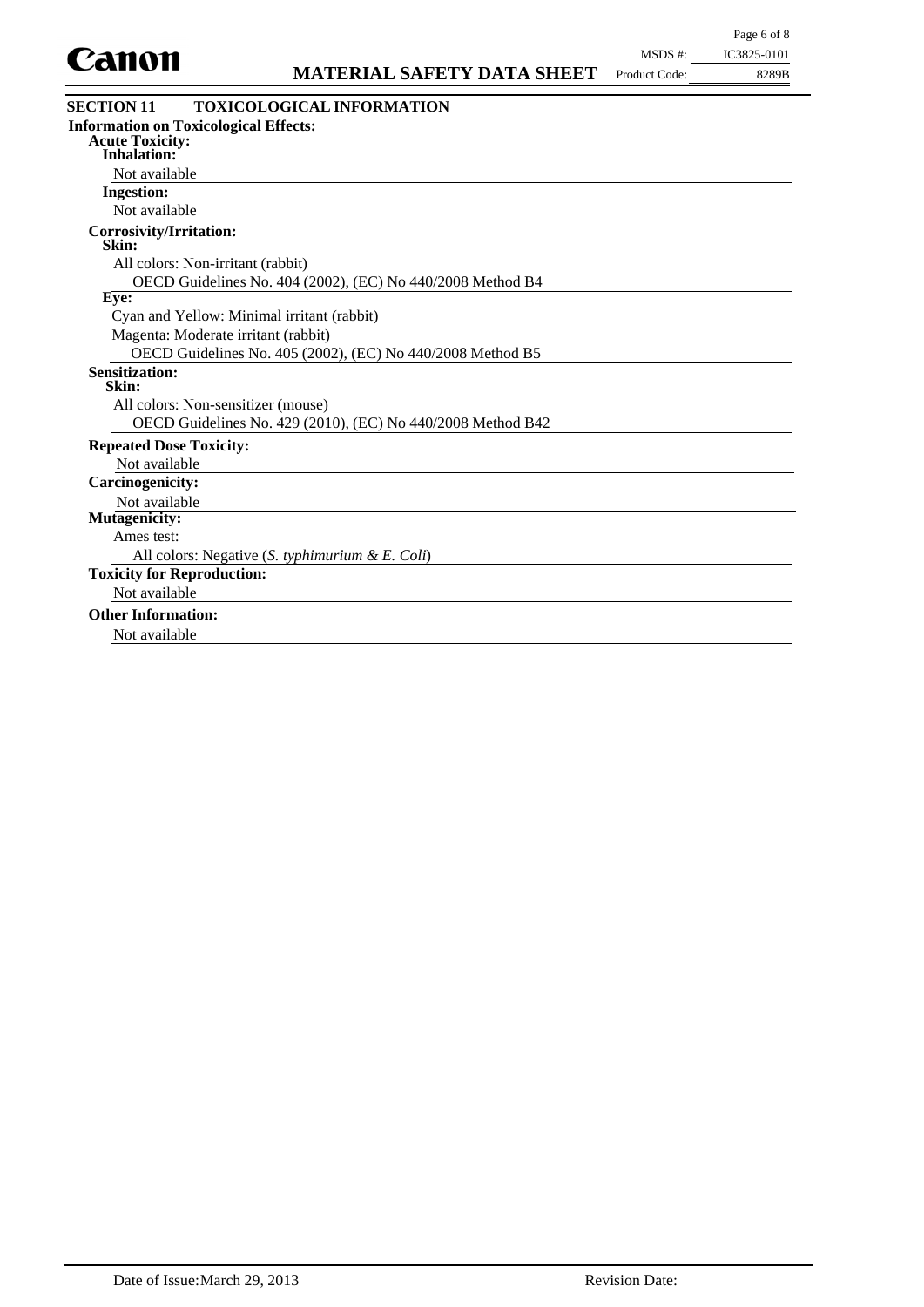| Canon                                                      |                                                                                                                        | MSDS #:       | IC3825-0101 |
|------------------------------------------------------------|------------------------------------------------------------------------------------------------------------------------|---------------|-------------|
|                                                            | <b>MATERIAL SAFETY DATA SHEET</b>                                                                                      | Product Code: | 8289B       |
| <b>SECTION 12</b>                                          | <b>ECOLOGICAL INFORMATION</b>                                                                                          |               |             |
| <b>Toxicity:</b>                                           | Not available                                                                                                          |               |             |
| Persistence and Degradability: Not available               |                                                                                                                        |               |             |
| <b>Bioaccumulative Potential:</b>                          | Not available                                                                                                          |               |             |
| <b>Mobility in Soil:</b>                                   | Not available                                                                                                          |               |             |
| <b>Results of PBT and vPvB</b><br><b>Assessment:</b>       | No results that the component(s) of this ink meet(s) the PBT or $vPvB$ criteria under<br>Regulation (EC) No 1907/2006. |               |             |
| <b>Other Adverse Effects:</b>                              | Not available                                                                                                          |               |             |
| <b>SECTION 13</b><br><b>Waste Treatment Methods:</b>       | <b>DISPOSAL CONSIDERATIONS</b><br>Disposal should be subject to federal, state and local laws.                         |               |             |
| <b>SECTION 14</b>                                          | <b>TRANSPORT INFORMATION</b>                                                                                           |               |             |
| <b>UN Number:</b>                                          | None                                                                                                                   |               |             |
| <b>UN Proper Shipping Name:</b>                            | None                                                                                                                   |               |             |
| <b>Transport Hazard Class:</b>                             | None                                                                                                                   |               |             |
| <b>Packing Group:</b>                                      | None                                                                                                                   |               |             |
| <b>Environmental Hazards:</b>                              | Not classified as environmentally hazardous under UN Model Regulations and marine<br>pollutant under IMDG Code.        |               |             |
| <b>Special Precautions for User: None</b>                  |                                                                                                                        |               |             |
| <b>SECTION 15</b>                                          | <b>REGULATORY INFORMATION</b>                                                                                          |               |             |
| $<$ USA Information $>$                                    |                                                                                                                        |               |             |
| <b>SARA Title III §313:</b><br><b>Chemical Name</b>        |                                                                                                                        | Weight %      |             |
| "Copper Compounds" (Contained in cyan ink)                 |                                                                                                                        | $1 - 5$       |             |
| (as Cu)                                                    |                                                                                                                        | (< 0.35)      |             |
| <b>California Proposition 65:</b><br><b>Chemical Name</b>  |                                                                                                                        | Weight %      |             |
| None                                                       |                                                                                                                        |               |             |
| $\epsilon$ EU Information $>$                              | Safety, Health and Environmental Regulations/Legislation:                                                              |               |             |
| (EC) No 1907/2006: Authorisation: Not regulated            |                                                                                                                        |               |             |
|                                                            | <b>Restriction:</b><br>Not regulated                                                                                   |               |             |
| (EC) No 1005/2009: Not regulated                           |                                                                                                                        |               |             |
| (EC) No 850/2004:                                          | Not regulated                                                                                                          |               |             |
| (EC) No 689/2008:                                          | Not regulated                                                                                                          |               |             |
| <b>Others:</b><br>None                                     |                                                                                                                        |               |             |
|                                                            | Chemical Safety Assessment under (EC) No 1907/2006: Not required                                                       |               |             |
| < Canada Information ><br><b>WHMIS Controlled Product:</b> | This product will not be shipped to Canada.                                                                            |               |             |
| < Australia Information >                                  |                                                                                                                        |               |             |
|                                                            | Statement of Hazardous Nature: This product will not be shipped to Australia.                                          |               |             |

Page 7 of 8